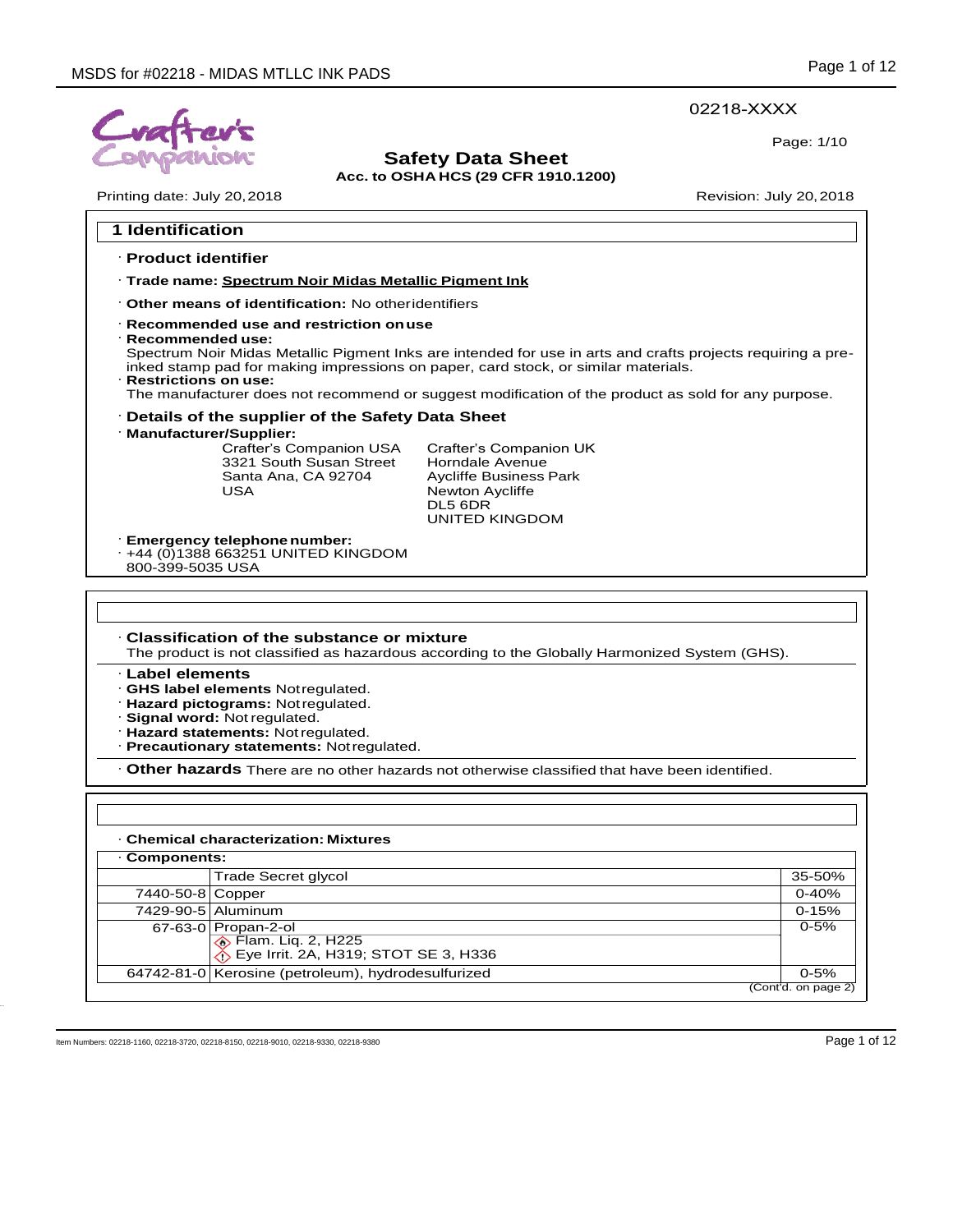Page: 2/10

### **Safety Data Sheet Acc. to OSHA HCS (29 CFR 1910.1200)**

Printing date: July 20,2018 Revision: July 20,2018

#### **Trade name: Spectrum Noir Midas Metallic Pigment Ink**

|                                                              | (Cont'd. of page 1) |
|--------------------------------------------------------------|---------------------|
| Flam. Liq. 3, H226<br>Asp. Tox. 1, H304                      |                     |
| 107-98-2 1-methoxy-2-propanol                                | $0 - 4%$            |
| Elam. Liq. 3, H226<br>∴STOT SE 3, H336                       |                     |
| 128-37-0 Butylated hydroxytoluene                            | $0.3 - 0.6%$        |
| 8052-41-3 Stoddard solvent                                   | $0 - 0.2%$          |
| ◈ Flam. Liq. 3, H226<br>◈ STOT RE 1, H372; Asp. Tox. 1, H304 |                     |

#### **4 First-aid measures**

#### · **Description of first aid measures**

· **After inhalation:** Supply fresh air; consult doctor in case of complaints.

#### · **After skin contact:** Generally the product does not irritate the skin.

Wash with soap and water.

Seek medical treatment in case of complaints.

- · **After eye contact:** Remove contact lenses if worn. Rinse opened eye for several minutes under running water. If symptoms persist, consult a doctor. · **After swallowing:** Rinse out mouth and then drink plenty of water. Do not induce vomiting; immediately call for medical help. · **Most important symptoms and effects, both acute and delayed:** Slight irritant effect on eyes.
- May cause gastro-intestinal irritation if ingested.
- Nausea in case of ingestion.

· **Indication of any immediate medical attention and special treatment needed:** Treat symptomatically.

#### · **Extinguishing media**

- · **Suitable extinguishing agents:**
- CO2, extinguishing powder or water spray. Fight larger fires with water spray.
- · **For safety reasons unsuitable extinguishing agents:** None.
- · **Special hazards arising from the substance or mixture**
- Formation of toxic gases is possible during heating or in case of fire.
- · **Advice for firefighters**
- · **Protective equipment:**
- Wear self-contained respiratory protective device. Wear fully protective suit.

### **6 Accidental release measures**

· **Personal precautions, protective equipment and emergency procedures**

(Cont'd. on page 3)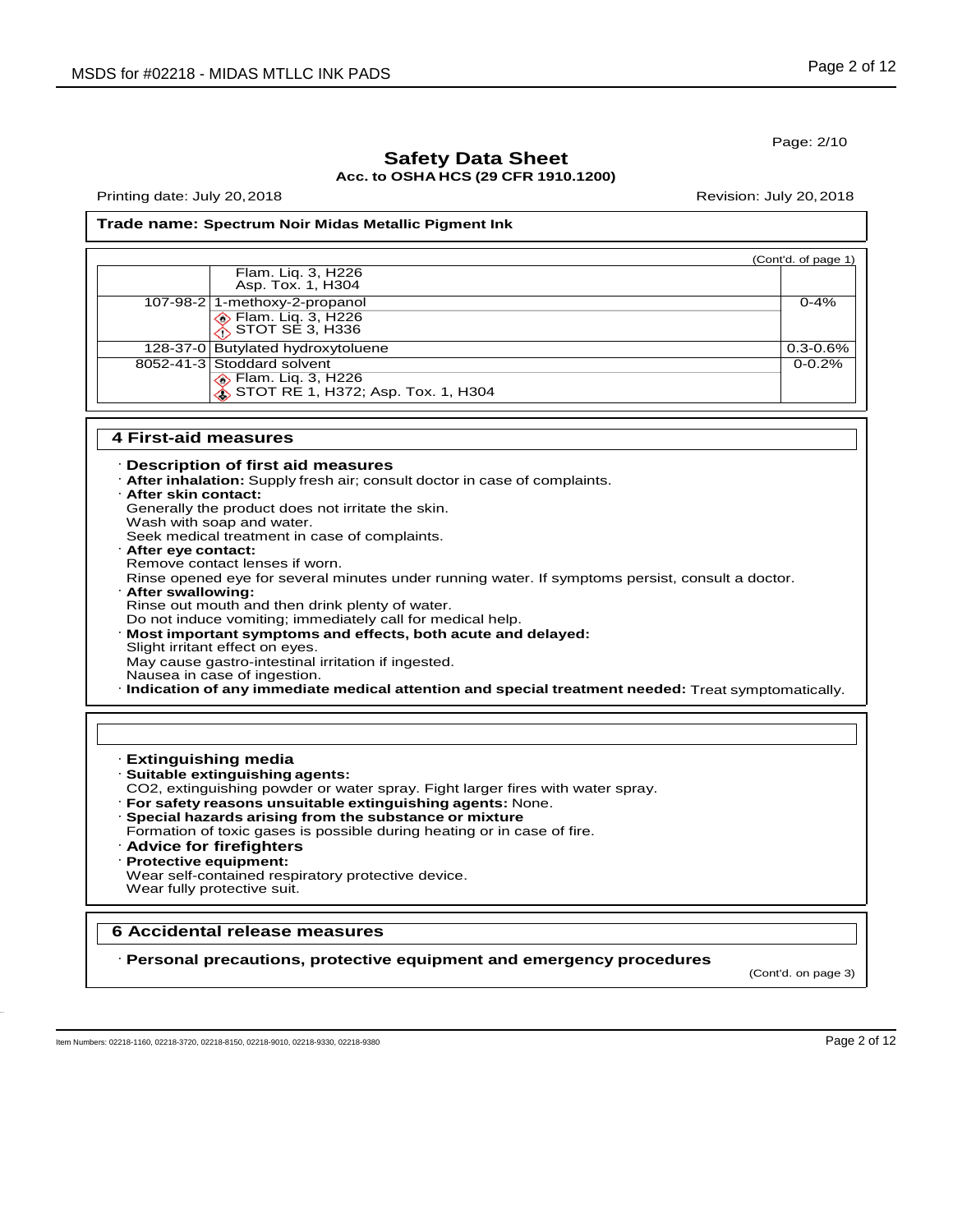**Trade name: Spectrum Noir Midas Metallic Pigment Ink**

Page: 3/10

# **Safety Data Sheet**

**Acc. to OSHA HCS (29 CFR 1910.1200)**

Printing date: July 20,2018 Revision: July 20,2018

#### (Cont'd. of page 2) · **Handling** · **Precautions for safe handling:**  Open and handle receptacle withcare. Keep out of reach of children. · **Information about protection against explosions and fires:** No special measures required. · **Conditions for safe storage, including any incompatibilities** · **Requirements to be met by storerooms and receptacles:** Store in cool, dry conditions in well sealed receptacles. Avoid storage near extreme heat, ignition sources or open flame. · **Information about storage in one common storage facility:** Store away from foodstuffs. Store away from oxidizing agents. · **Specific end use(s)** No relevant information available. · **Control parameters** PEL (USA) Long-term value: 1\* 0.1\*\* mg/m<sup>3</sup> as Cu \*dusts and mists \*\*fume REL (USA) Long-term value: 1\* 0.1\*\* mg/m<sup>3</sup> as Cu \*dusts and mists \*\*fume TLV (USA) Long-term value: 1\* 0.2\*\* mg/m<sup>3</sup> \*dusts and mists; \*\*fume; as Cu EL (Canada) Long-term value: 1\* 0.2\*\* mg/m<sup>3</sup> (Cont'd. on page 4) **7 Handling and storage 8 Exposure controls/personal protection** · **Components with limit values that require monitoring at the workplace: Trade Secret glycol** WEEL (USA) | Long-term value: 10 mg/m<sup>3</sup> (H); MW>200 **7440-50-8 Copper** Ensure adequate ventilation. Use personal protective equipment as required. Particular danger of slipping on leaked/spilled product. · **Environmental precautions** Avoid release to the environment. Inform respective authorities in case of seepage into water course or sewage system. · **Methods and material for containment and cleaning up** Absorb with liquid-binding material (sand, diatomite, acid binders, universal binders, sawdust). Dispose of the collected material according to regulations. · **Reference to other sections** See Section 7 for information on safe handling. See Section 8 for information on personal protection equipment. See Section 13 for disposal information.

Item Numbers: 02218-1160, 02218-3720, 02218-8150, 02218-9010, 02218-9330, 02218-9380 Page 3 of 12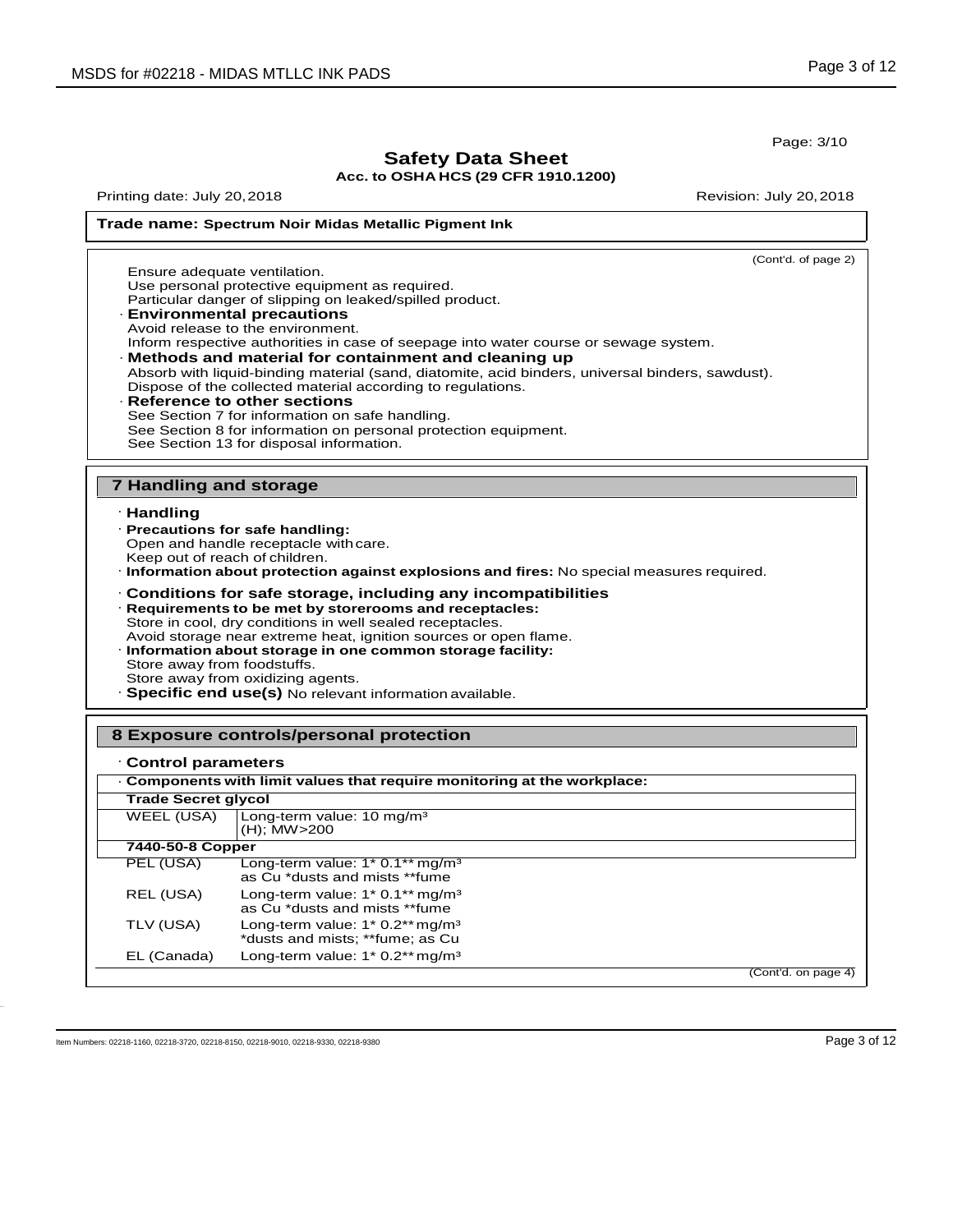|                              |                                                                                                                                                            | Page: 4/10          |
|------------------------------|------------------------------------------------------------------------------------------------------------------------------------------------------------|---------------------|
|                              | <b>Safety Data Sheet</b><br>Acc. to OSHA HCS (29 CFR 1910.1200)                                                                                            |                     |
| Printing date: July 20, 2018 | Revision: July 20, 2018                                                                                                                                    |                     |
|                              | Trade name: Spectrum Noir Midas Metallic Pigment Ink                                                                                                       |                     |
|                              |                                                                                                                                                            | (Cont'd. of page 3) |
| EV (Canada)                  | *dusts and mists; **fume, as Cu<br>Long-term value: 0.2* 1** mg/m <sup>3</sup><br>as copper, *fume;**dust and mists                                        |                     |
| LMPE (Mexico)                | Long-term value: 0.2* 1** mg/m <sup>3</sup><br>*humo (como Cu);**polvo y niebla (como Cu)                                                                  |                     |
| 7429-90-5 Aluminum           |                                                                                                                                                            |                     |
| PEL (USA)                    | Long-term value: $15^*$ ; $5^{**}$ mg/m <sup>3</sup><br>*Total dust; ** Respirable fraction                                                                |                     |
| REL (USA)                    | Long-term value: 10* 5** mg/m <sup>3</sup><br>as Al*Total dust**Respirable/pyro powd./welding f.                                                           |                     |
| TLV (USA)                    | Long-term value: 1* mg/m <sup>3</sup><br>as AI; *as respirable fraction                                                                                    |                     |
| EL (Canada)                  | Long-term value: 1.0 mg/m <sup>3</sup><br>respirable, as Al                                                                                                |                     |
| EV (Canada)                  | Long-term value: 5 mg/m <sup>3</sup><br>aluminium-containing (as aluminium)                                                                                |                     |
|                              | LMPE (Mexico) Long-term value: 1* mg/m <sup>3</sup><br>A4, *fracciòn respirable                                                                            |                     |
| 67-63-0 Propan-2-ol          |                                                                                                                                                            |                     |
| PEL (USA)<br>REL (USA)       | Long-term value: 980 mg/m <sup>3</sup> , 400 ppm<br>Short-term value: 1225 mg/m <sup>3</sup> , 500 ppm<br>Long-term value: 980 mg/m <sup>3</sup> , 400 ppm |                     |
| TLV (USA)                    | Short-term value: 984 mg/m <sup>3</sup> , 400 ppm<br>Long-term value: 492 mg/m <sup>3</sup> , 200 ppm<br>BEI                                               |                     |
| EL (Canada)                  | Short-term value: 400 ppm<br>Long-term value: 200 ppm                                                                                                      |                     |
| EV (Canada)                  | Short-term value: 400 ppm<br>Long-term value: 200 ppm                                                                                                      |                     |
|                              | LMPE (Mexico) Short-term value: 400 ppm<br>Long-term value: 200 ppm<br>A4, IBE                                                                             |                     |
|                              | 64742-81-0 Kerosine (petroleum), hydrodesulfurized                                                                                                         |                     |
| REL (USA)                    | Long-term value: 100 mg/m <sup>3</sup><br>Kerosene only                                                                                                    |                     |
| TLV (USA) EV                 | Long-term value: 200 mg/m <sup>3</sup><br>as total hydrocarbon vapor; Skin; P                                                                              |                     |
| (Canada)                     | Long-term value: 200(G) mg/m <sup>3</sup><br>as total hydrocarbon vapour, Skin                                                                             |                     |
|                              | LMPE (Mexico) Long-term value: 200 mg/m <sup>3</sup><br>A3, PIEL                                                                                           |                     |
|                              | 107-98-2 1-methoxy-2-propanol                                                                                                                              |                     |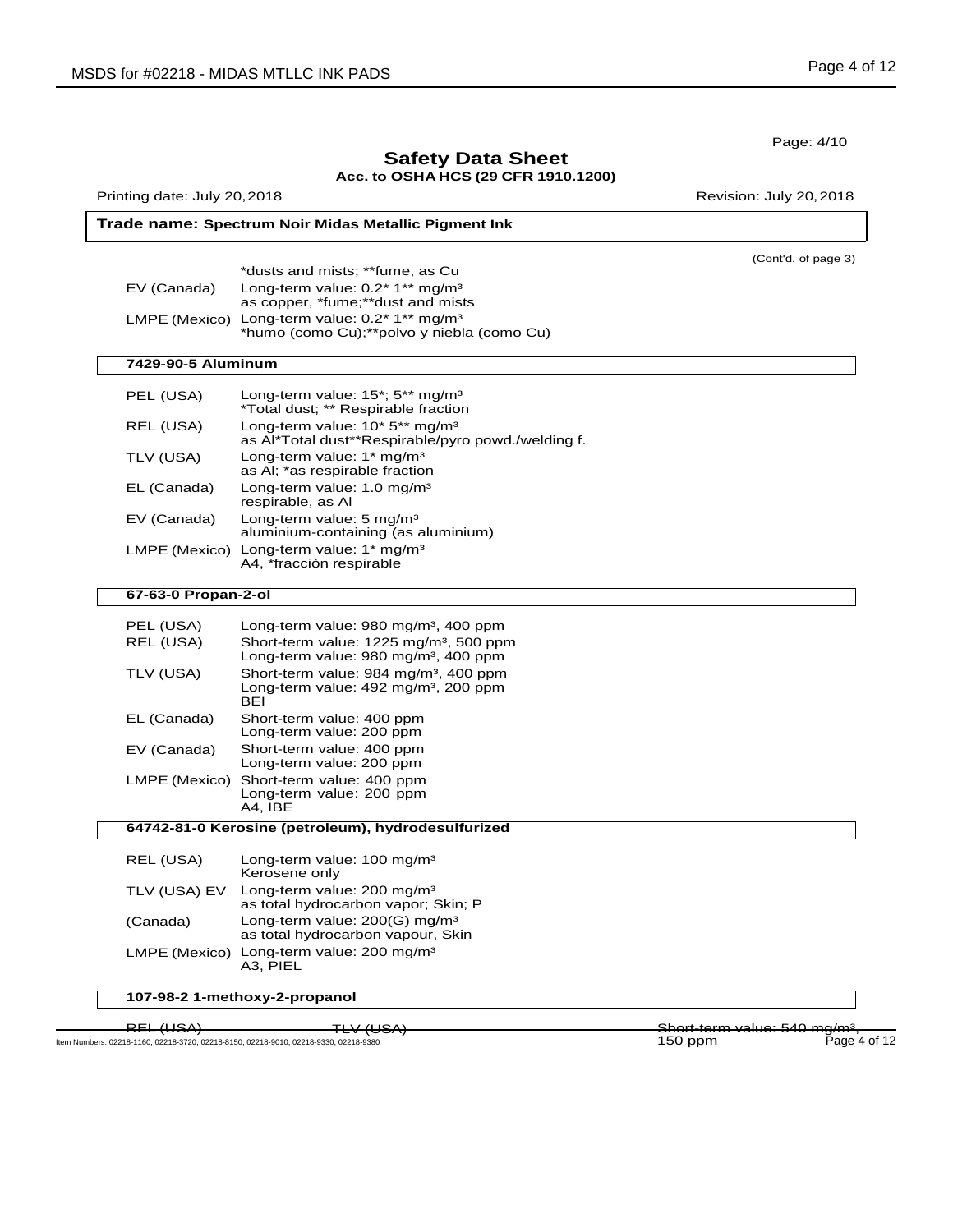Page: 5/10

## **Safety Data Sheet Acc. to OSHA HCS (29 CFR 1910.1200)**

Printing date: July 20,2018 Revision: July 20,2018

|                             | Long-term value: 360<br>mg/m <sup>3</sup> , 100 aplenname: Spectrum Noir Midas Metallic Pigment Ink |  |
|-----------------------------|-----------------------------------------------------------------------------------------------------|--|
| Short-term value: 369       |                                                                                                     |  |
| mg/m <sup>3</sup> , 100 ppm | (Cont'd. on page 5)                                                                                 |  |
|                             |                                                                                                     |  |
|                             |                                                                                                     |  |
|                             |                                                                                                     |  |
|                             |                                                                                                     |  |
|                             |                                                                                                     |  |
|                             |                                                                                                     |  |
|                             |                                                                                                     |  |
|                             |                                                                                                     |  |
|                             |                                                                                                     |  |
|                             |                                                                                                     |  |
|                             |                                                                                                     |  |
|                             |                                                                                                     |  |
|                             |                                                                                                     |  |
|                             |                                                                                                     |  |
|                             |                                                                                                     |  |
|                             |                                                                                                     |  |
|                             |                                                                                                     |  |
|                             |                                                                                                     |  |
|                             |                                                                                                     |  |
|                             |                                                                                                     |  |
|                             |                                                                                                     |  |
|                             |                                                                                                     |  |
|                             |                                                                                                     |  |
|                             |                                                                                                     |  |
|                             |                                                                                                     |  |
|                             |                                                                                                     |  |
|                             |                                                                                                     |  |
|                             |                                                                                                     |  |
|                             |                                                                                                     |  |
|                             |                                                                                                     |  |
|                             |                                                                                                     |  |
|                             |                                                                                                     |  |
|                             |                                                                                                     |  |
|                             |                                                                                                     |  |
|                             |                                                                                                     |  |
|                             |                                                                                                     |  |
|                             |                                                                                                     |  |
|                             |                                                                                                     |  |
|                             |                                                                                                     |  |
|                             |                                                                                                     |  |
|                             |                                                                                                     |  |
|                             |                                                                                                     |  |
|                             |                                                                                                     |  |
|                             |                                                                                                     |  |
|                             |                                                                                                     |  |
|                             |                                                                                                     |  |
|                             |                                                                                                     |  |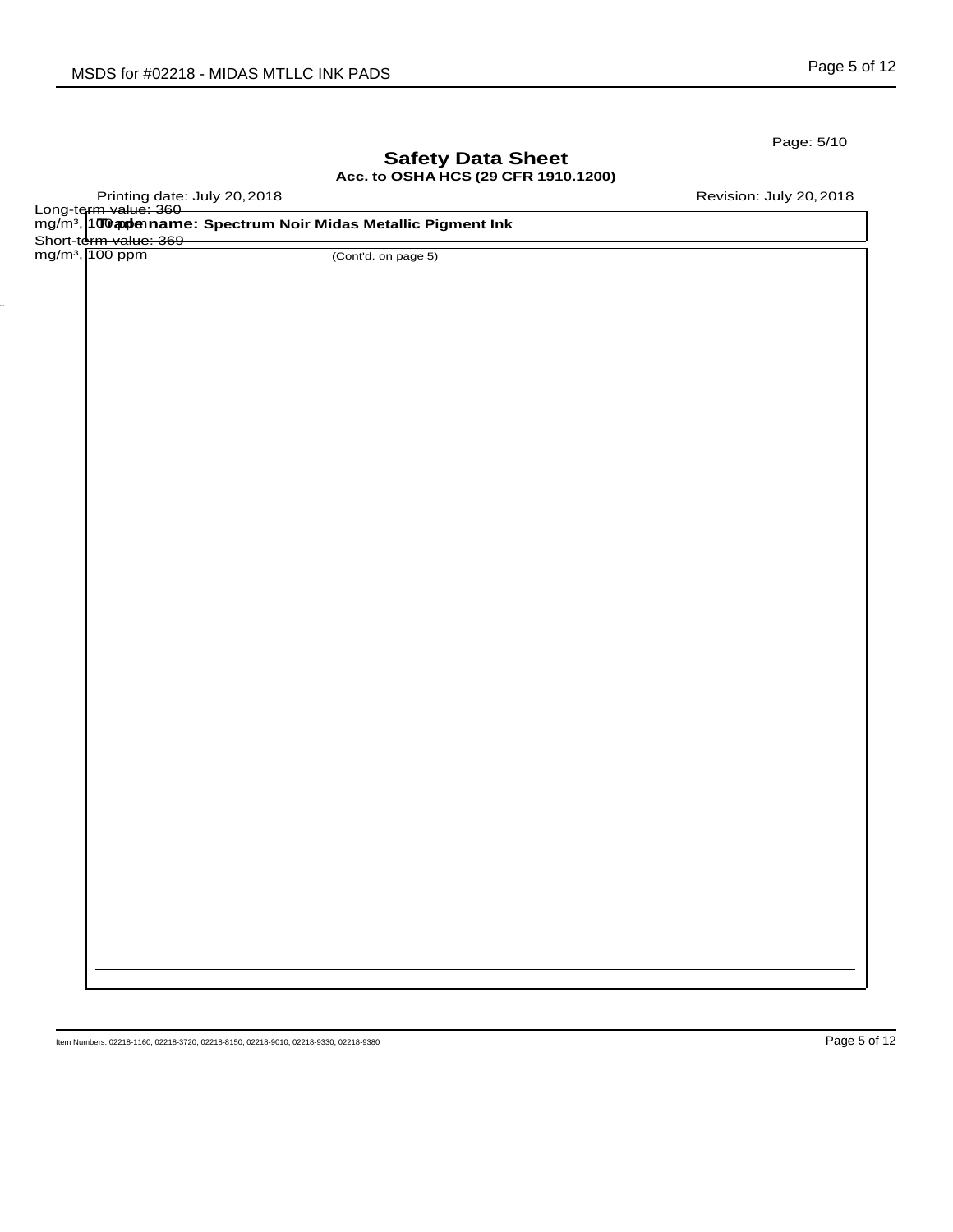| nent Ink         |                     |
|------------------|---------------------|
|                  | (Cont'd. of page 4) |
| 0 ppm            |                     |
|                  |                     |
| 50 ppm<br>00 ppm |                     |
|                  |                     |
|                  |                     |
|                  |                     |
|                  |                     |
| r                |                     |
|                  |                     |
|                  |                     |
|                  |                     |
|                  |                     |
|                  |                     |
| 500 ppm          |                     |
| З                |                     |
| 00 ppm           |                     |

| Trade name: Spectrum Noir Midas Metallic Pigment |  |
|--------------------------------------------------|--|
|                                                  |  |

**Safety Data Sheet Acc. to OSHA HCS (29 CFR 1910.1200)**

|             | Long-term value: 184 mg/m <sup>3</sup> , 50 ppm                                                       |
|-------------|-------------------------------------------------------------------------------------------------------|
| EL (Canada) | Short-term value: 75 ppm<br>Long-term value: 50 ppm                                                   |
| EV (Canada) | Short-term value: 550 mg/m <sup>3</sup> , 150 ppm<br>Long-term value: 365 mg/m <sup>3</sup> , 100 ppm |
|             | LMPE (Mexico) Short-term value: 150 ppm<br>Long-term value: 100 ppm                                   |

### **128-37-0 Butylated hydroxytoluene**

| REL (USA)     | Long-term value: 10 mg/m <sup>3</sup>                                     |
|---------------|---------------------------------------------------------------------------|
| TLV (USA)     | Long-term value: 2* mg/m <sup>3</sup><br>*as inhalable fraction and vapor |
| EL (Canada)   | Long-term value: $2 \text{ mg/m}^3$<br>vapour and inhalable aerosol       |
| EV (Canada)   | Long-term value: $2 \text{ mg/m}^3$<br>inhalable, vapour and aerosol      |
| LMPE (Mexico) | Long-term value: 2 mg/m <sup>3</sup><br>A4. IFV                           |

### **8052-41-3 Stoddard solvent**

| PEL (USA)   | Long-term value: 2900 mg/m <sup>3</sup> , 500 ppm                                                    |
|-------------|------------------------------------------------------------------------------------------------------|
| REL (USA)   | Long-term value: 350 mg/m <sup>3</sup><br>Ceiling limit value: 1800* mg/m <sup>3</sup><br>$*15$ -min |
| TLV (USA)   | Long-term value: 525 mg/m <sup>3</sup> , 100 ppm                                                     |
| EL (Canada) | Short-term value: 580 mg/m <sup>3</sup>                                                              |
|             |                                                                                                      |
| EV (Canada) | Long-term value: 525 mg/m <sup>3</sup>                                                               |
|             | LMPE (Mexico) Long-term value: 100 ppm                                                               |
|             | Long-term value: 290 mg/m <sup>3</sup>                                                               |

# **128-37-0 Butylated hydroxytoluene**

| Long-term value: 10 mg/m <sup>3</sup><br>Long-term value: 2* mg/m <sup>3</sup><br>*as inhalable fraction and vapor |
|--------------------------------------------------------------------------------------------------------------------|
| Long-term value: 2 mg/m <sup>3</sup><br>vapour and inhalable aerosol                                               |
| Long-term value: $2 \text{ mg/m}^3$<br>inhalable, vapour and aerosol                                               |
| Long-term value: 2 mg/m <sup>3</sup><br>A4. IFV                                                                    |
|                                                                                                                    |

|                     | · Ingredients with biological limit values:   |              |
|---------------------|-----------------------------------------------|--------------|
| 67-63-0 Propan-2-ol |                                               |              |
| BEI (USA) 40 mg/L   |                                               |              |
|                     | Medium: urine                                 |              |
|                     | Time: end of shift at end of workweek         |              |
|                     | Tearameter: Acetone (background, nonspecific) | Page 6 of 12 |

Page: 6/10

Printing date: July 20, 2018 **Printing date: July 20, 2018**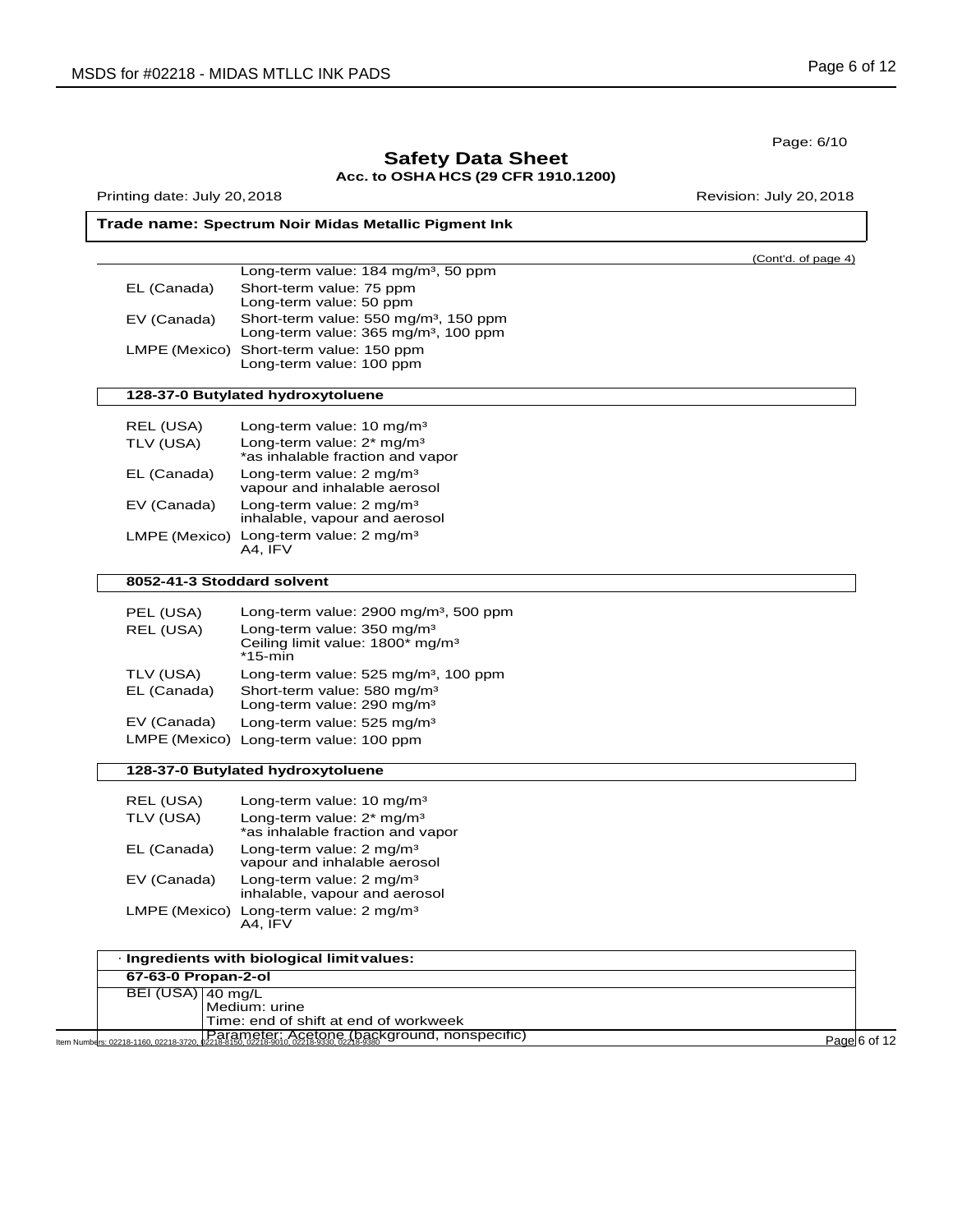Page: 7/10

# **Safety Data Sheet Acc. to OSHA HCS (29 CFR 1910.1200)**

Printing date: July 20, 2018 **Printing date: July 20, 2018** Revision: July 20, 2018

**Trade name: Spectrum Noir Midas Metallic Pigment Ink** · **Exposure controls**

(Cont'd. on page 6)

Item Numbers: 02218-1160, 02218-3720, 02218-8150, 02218-9010, 02218-9330, 02218-9380 Page 7 of 12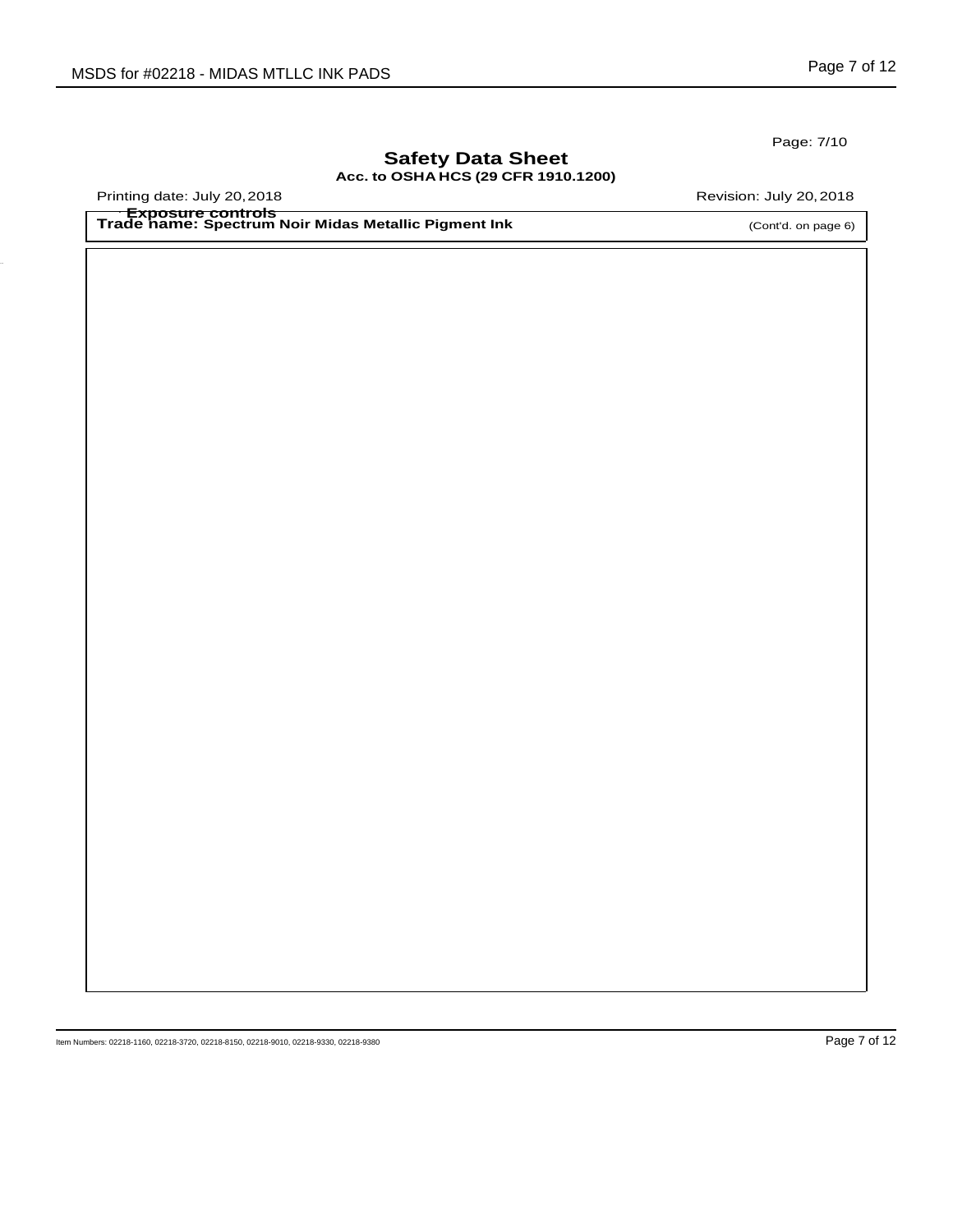Page: 6/10

# **Safety Data Sheet**

### **Acc. to OSHA HCS (29 CFR 1910.1200)**

Printing date: July 20, 2018 **Printing date: July 20, 2018** 

# **Trade name: Spectrum Noir Midas Metallic Pigment Ink**

| General protective and hygienic measures:<br>The usual precautionary measures for handling chemicals should be followed.<br>Keep away from foodstuffs, beverages and feed.<br>Wash hands before breaks and at the end of work.<br>Avoid contact with the eyes.<br>Avoid close or long term contact with the skin.<br><b>Engineering controls:</b> No relevant information available.<br><b>Breathing equipment:</b> Not required under normal conditions of use.<br>- Protection of hands:<br>Not required under normal conditions of use.<br>Wear protective gloves to handle contents of damaged or leaking units.<br>Gloves are advised for repeated or prolonged contact. | (Cont'd. of page 5) |
|-------------------------------------------------------------------------------------------------------------------------------------------------------------------------------------------------------------------------------------------------------------------------------------------------------------------------------------------------------------------------------------------------------------------------------------------------------------------------------------------------------------------------------------------------------------------------------------------------------------------------------------------------------------------------------|---------------------|
|                                                                                                                                                                                                                                                                                                                                                                                                                                                                                                                                                                                                                                                                               |                     |
|                                                                                                                                                                                                                                                                                                                                                                                                                                                                                                                                                                                                                                                                               |                     |
|                                                                                                                                                                                                                                                                                                                                                                                                                                                                                                                                                                                                                                                                               |                     |
|                                                                                                                                                                                                                                                                                                                                                                                                                                                                                                                                                                                                                                                                               |                     |
|                                                                                                                                                                                                                                                                                                                                                                                                                                                                                                                                                                                                                                                                               |                     |
|                                                                                                                                                                                                                                                                                                                                                                                                                                                                                                                                                                                                                                                                               |                     |
|                                                                                                                                                                                                                                                                                                                                                                                                                                                                                                                                                                                                                                                                               |                     |
| <b>Eye protection:</b> Follow relevant national quidelines concerning the use of protective eyewear.                                                                                                                                                                                                                                                                                                                                                                                                                                                                                                                                                                          |                     |
| <b>Body protection:</b> Not required under normal conditions of use.                                                                                                                                                                                                                                                                                                                                                                                                                                                                                                                                                                                                          |                     |
| <b>Limitation and supervision of exposure into the environment</b>                                                                                                                                                                                                                                                                                                                                                                                                                                                                                                                                                                                                            |                     |
| No relevant information available.                                                                                                                                                                                                                                                                                                                                                                                                                                                                                                                                                                                                                                            |                     |
| . Risk management measures No relevant information available.                                                                                                                                                                                                                                                                                                                                                                                                                                                                                                                                                                                                                 |                     |
|                                                                                                                                                                                                                                                                                                                                                                                                                                                                                                                                                                                                                                                                               |                     |

| · Appearance:<br>Form:           | Liquid                                        |  |
|----------------------------------|-----------------------------------------------|--|
| Color:                           | According to product specification            |  |
| · Odor:                          | Not determined.                               |  |
| Odor threshold:                  | Not determined.                               |  |
| · pH-value:                      | Not determined.                               |  |
| · Melting point/Melting range:   | Not determined.                               |  |
| · Boiling point/Boiling range:   | Not determined.                               |  |
| · Flash point:                   | Not determined.                               |  |
| · Flammability (solid, gaseous): | Not applicable.                               |  |
| · Auto-ignition temperature:     | Not determined.                               |  |
| - Decomposition temperature:     | Not determined.                               |  |
| Danger of explosion:             | Product does not present an explosion hazard. |  |
| · Explosion limits               |                                               |  |
| Lower:                           | Not determined.                               |  |
| Upper:                           | Not determined.                               |  |
| Oxidizing properties:            | Non-oxidizing.                                |  |
| · Vapor pressure:                | Not determined.                               |  |
| · Density:                       |                                               |  |
| <b>Relative density:</b>         | Not determined.                               |  |
| Vapor density:                   | Not determined.                               |  |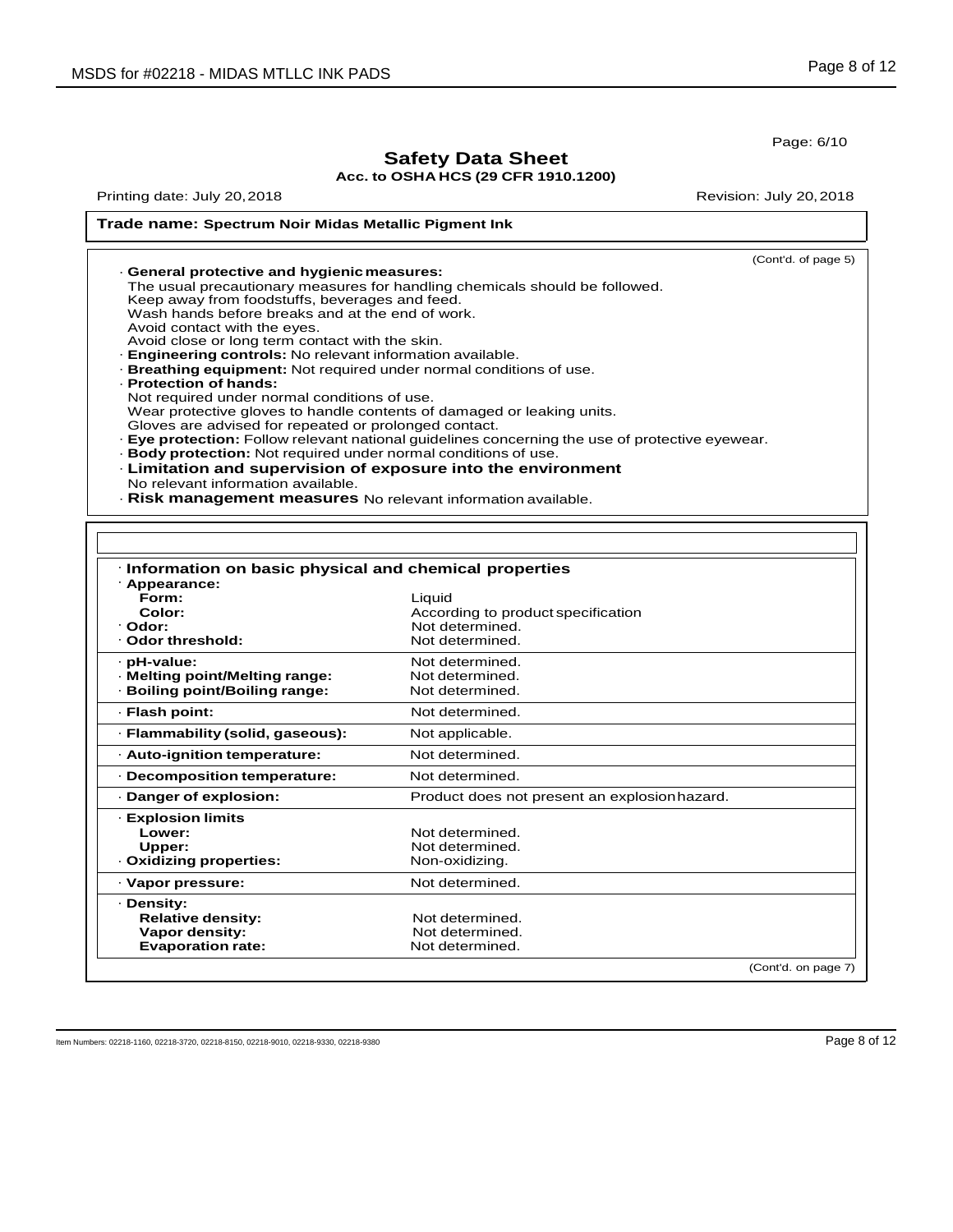Page: 7/10

# **Safety Data Sheet**

**Acc. to OSHA HCS (29 CFR 1910.1200)**

Printing date: July 20,2018 Revision: July 20,2018

#### **Trade name: Spectrum Noir Midas Metallic Pigment Ink**

|                                                                                                        |                                                                     | (Cont'd. of page 6) |
|--------------------------------------------------------------------------------------------------------|---------------------------------------------------------------------|---------------------|
| · Solubility in / Miscibility with                                                                     |                                                                     |                     |
| Water:                                                                                                 | Fully miscible.                                                     |                     |
| · Partition coefficient (n-octanol/water): Notdetermined.                                              |                                                                     |                     |
| · Viscosity                                                                                            |                                                                     |                     |
| <b>Dynamic:</b>                                                                                        | Not determined.                                                     |                     |
| Kinematic:                                                                                             | Not determined.                                                     |                     |
| - Other information                                                                                    | No relevant information available.                                  |                     |
| <b>10 Stability and reactivity</b>                                                                     |                                                                     |                     |
| · Reactivity: No relevant information available.<br>. Thermal decomposition/ conditions to be avoided: | Chemical stability: Stable under normal temperatures and pressures. |                     |

- No decomposition if used and stored according to specifications.
- · **Possibility of hazardous reactions** Toxic fumes may be released if heated above the decomposition point.
- · **Conditions to avoid** Excessive heat.
- · **Incompatible materials** Oxidizers, strong bases, strongacids
- · **Hazardous decomposition products** Under fire conditions only: Carbon monoxide and carbon dioxide

Sulfur oxides (SOx)

Toxic metal oxide smoke

#### · **Information on toxicological effects** · **Acute toxicity:** Based on available data, the classification criteria are not met. · **LD/LC50 values that are relevant for classification:** None. · **Primary irritant effect:** · **On the skin:** Based on available data, the classification criteria are not met. · **On the eye:** Based on available data, the classification criteria are not met. · **Sensitization:** Based on available data, the classification criteria are not met. · **Carcinogenic categories 11 Toxicological information** · **IARC (International Agency for Research on Cancer):** None of the ingredients are listed.

· **NTP (National ToxicologyProgram):** None of the ingredients are listed.

· **OSHA-Ca (Occupational Safety & Health Administration):**

- None of the ingredients are listed.
- · **Probable route(s) of exposure:**

Ingestion. Eye contact.

(Cont'd. on page 8)

Item Numbers: 02218-1160, 02218-3720, 02218-8150, 02218-9010, 02218-9330, 02218-9380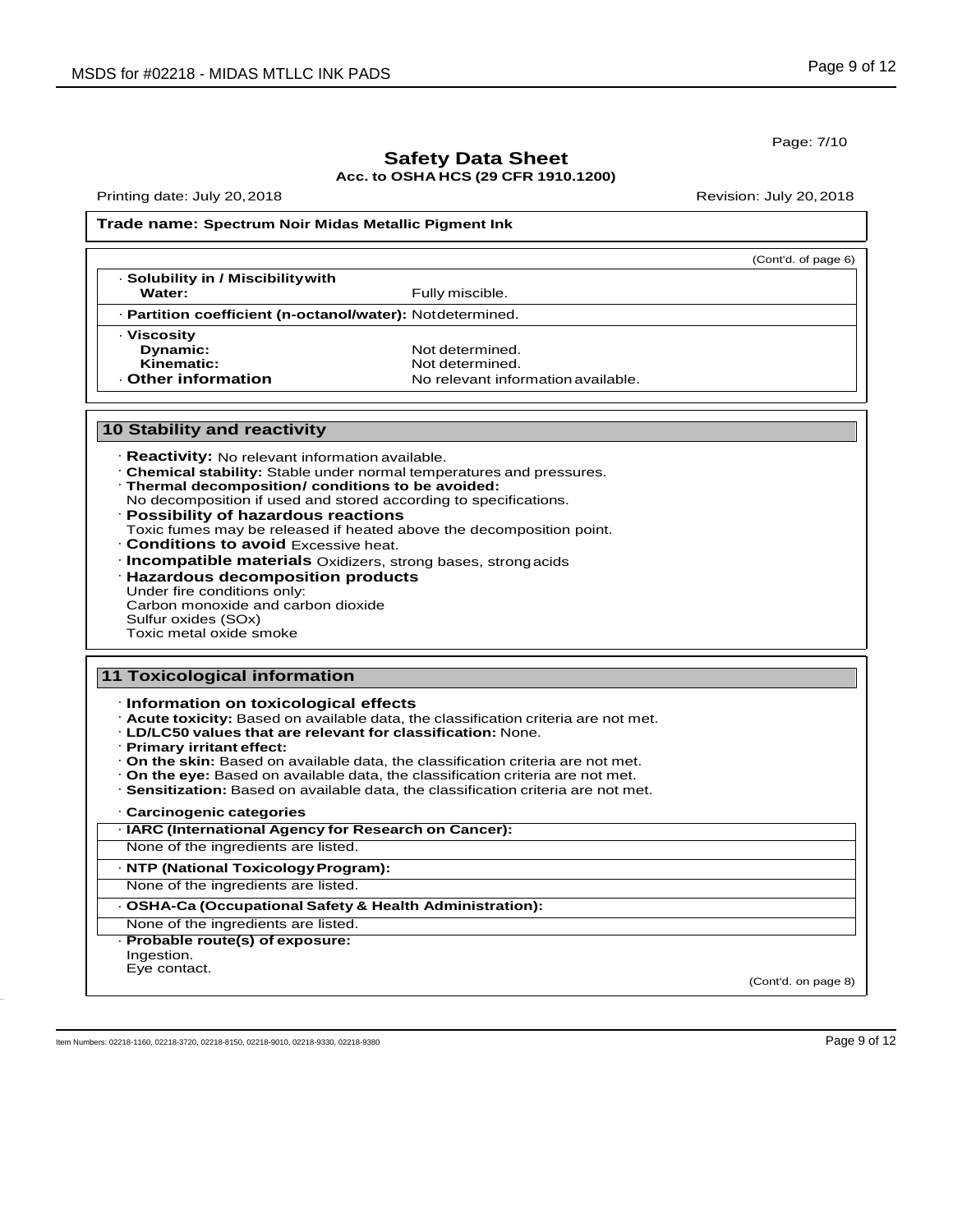Page: 8/10

# **Safety Data Sheet**

**Acc. to OSHA HCS (29 CFR 1910.1200)**

Printing date: July 20, 2018 **Printing date: July 20, 2018** 

# **Trade name: Spectrum Noir Midas Metallic Pigment Ink**

| Skin contact.                                                                                                                                                                     | (Cont'd. of page 7)                                                                                                                                                                                                                                                                                                                                                                   |
|-----------------------------------------------------------------------------------------------------------------------------------------------------------------------------------|---------------------------------------------------------------------------------------------------------------------------------------------------------------------------------------------------------------------------------------------------------------------------------------------------------------------------------------------------------------------------------------|
| · Carcinogenicity: Based on available data, the classification criteria are not met.                                                                                              | · Germ cell mutagenicity: Based on available data, the classification criteria are not met.<br>· Reproductive toxicity: Based on available data, the classification criteria are not met.<br>· STOT-single exposure: Based on available data, the classification criteria are not met.<br>· STOT-repeated exposure: Based on available data, the classification criteria are not met. |
| · Aspiration hazard: Based on available data, the classification criteria are not met.                                                                                            |                                                                                                                                                                                                                                                                                                                                                                                       |
| <b>12 Ecological information</b>                                                                                                                                                  |                                                                                                                                                                                                                                                                                                                                                                                       |
| · Toxicity<br>· Aquatic toxicity<br>Harmful to aquatic life with long lasting effects.                                                                                            |                                                                                                                                                                                                                                                                                                                                                                                       |
| 128-37-0 Butylated hydroxytoluene                                                                                                                                                 |                                                                                                                                                                                                                                                                                                                                                                                       |
| LC50   1.1 mg/l (fish)                                                                                                                                                            |                                                                                                                                                                                                                                                                                                                                                                                       |
| $EC50 0.48$ mg/l (daphnia)<br>· Persistence and degradability No relevant information available.                                                                                  |                                                                                                                                                                                                                                                                                                                                                                                       |
| Bioaccumulative potential: No relevant information available.<br>Mobility in soil: No relevant information available.<br>Other adverse effects No relevant information available. |                                                                                                                                                                                                                                                                                                                                                                                       |
|                                                                                                                                                                                   |                                                                                                                                                                                                                                                                                                                                                                                       |
| $\cdot$ Waste treatment methods<br><b>Recommendation:</b><br>Smaller quantities can be disposed of with household waste.<br>disposal for hazardous and nonhazardous wastes.       | The user of this material has the responsibility to dispose of unused material, residues and containers in<br>compliance with all relevant local, state and federal laws and regulations regarding treatment, storage and                                                                                                                                                             |
| · Uncleaned packagings<br>· Recommendation: Disposal must be made according to official regulations.<br>· Recommended cleansing agent: Water, if necessary with cleansing agents. |                                                                                                                                                                                                                                                                                                                                                                                       |
|                                                                                                                                                                                   |                                                                                                                                                                                                                                                                                                                                                                                       |
| · UN-Number<br>· DOT, ADR, IMDG, IATA                                                                                                                                             | Not regulated.                                                                                                                                                                                                                                                                                                                                                                        |
| · UN proper shipping name<br>· DOT, ADR, IMDG, IATA                                                                                                                               | Not regulated.                                                                                                                                                                                                                                                                                                                                                                        |
| · Transport hazard class(es)                                                                                                                                                      |                                                                                                                                                                                                                                                                                                                                                                                       |
| · DOT, ADR, IMDG, IATA                                                                                                                                                            |                                                                                                                                                                                                                                                                                                                                                                                       |

(Cont'd. on page 9)

Item Numbers: 02218-1160, 02218-3720, 02218-8150, 02218-9010, 02218-9330, 02218-9380 Page 10 of 12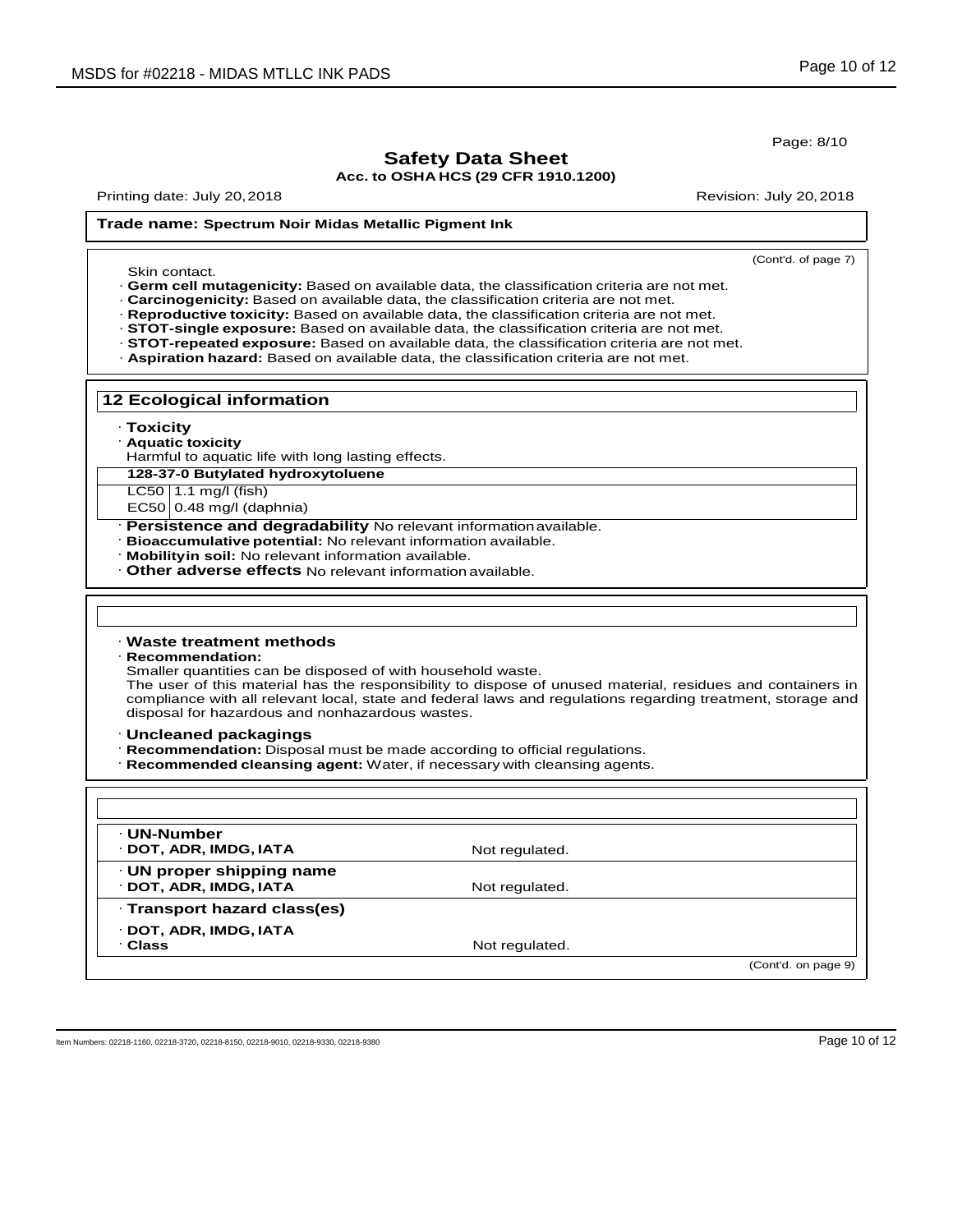Page: 9/10

# **Safety Data Sheet Acc. to OSHA HCS (29 CFR 1910.1200)**

Printing date: July 20, 2018 **Printing date: July 20, 2018** 

#### **Trade name: Spectrum Noir Midas Metallic Pigment Ink**

|                                              |                 | (Cont'd. of page 8) |
|----------------------------------------------|-----------------|---------------------|
| · Packing group<br>· DOT, ADR, IMDG, IATA    | Not regulated.  |                     |
|                                              |                 |                     |
| <b>Environmental hazards</b>                 |                 |                     |
| · Marine pollutant:                          | No              |                     |
| · Special precautions for user               | Not applicable. |                     |
| · Transport in bulk according to Annex II of |                 |                     |
| MARPOL73/78 and the IBC Code                 | Not applicable. |                     |

**15 Regulatory information**

| mixture<br>· United States (USA)<br>· SARA | $\cdot$ Safety, health and environmental regulations/legislation specific for the substance or |                      |
|--------------------------------------------|------------------------------------------------------------------------------------------------|----------------------|
|                                            | · Section 302 (extremely hazardous substances):                                                |                      |
|                                            | None of the ingredients are listed.                                                            |                      |
|                                            | · Section 355 (extremely hazardous substances):                                                |                      |
|                                            | None of the ingredients are listed.                                                            |                      |
|                                            | · Section 313 (Specific toxic chemicallistings):                                               |                      |
| 7440-50-8 Copper                           |                                                                                                |                      |
| 7429-90-5 Aluminum                         |                                                                                                |                      |
|                                            | 7440-66-6 zinc powder - zinc dust (stabilised)                                                 |                      |
|                                            | 67-63-0 Propan-2-ol                                                                            |                      |
|                                            | · TSCA (Toxic Substances Control Act)                                                          |                      |
|                                            | All ingredients are listed.                                                                    |                      |
|                                            | · Proposition 65 (California)                                                                  |                      |
|                                            | . Chemicals known to cause cancer:                                                             |                      |
|                                            | None of the ingredients are listed.                                                            |                      |
|                                            | · Chemicals known to cause developmental toxicity for females:                                 |                      |
|                                            | None of the ingredients are listed.                                                            |                      |
|                                            | Chemicals known to cause developmental toxicity for males:                                     |                      |
|                                            | None of the ingredients are listed.                                                            |                      |
|                                            | . Chemicals known to cause developmental toxicity:                                             |                      |
|                                            | None of the ingredients are listed.                                                            |                      |
|                                            | - EPA (Environmental Protection Agency):                                                       |                      |
| 7440-50-8 Copper                           |                                                                                                | D                    |
|                                            | 7440-66-6 zinc powder - zinc dust (stabilised)                                                 | D, I, II             |
|                                            | · IARC (International Agency for Research on Cancer):                                          |                      |
|                                            | None of the ingredients are listed.                                                            |                      |
|                                            |                                                                                                | (Cont'd. on page 10) |

Item Numbers: 02218-1160, 02218-3720, 02218-8150, 02218-9010, 02218-9330, 02218-9380 Page 11 of 12